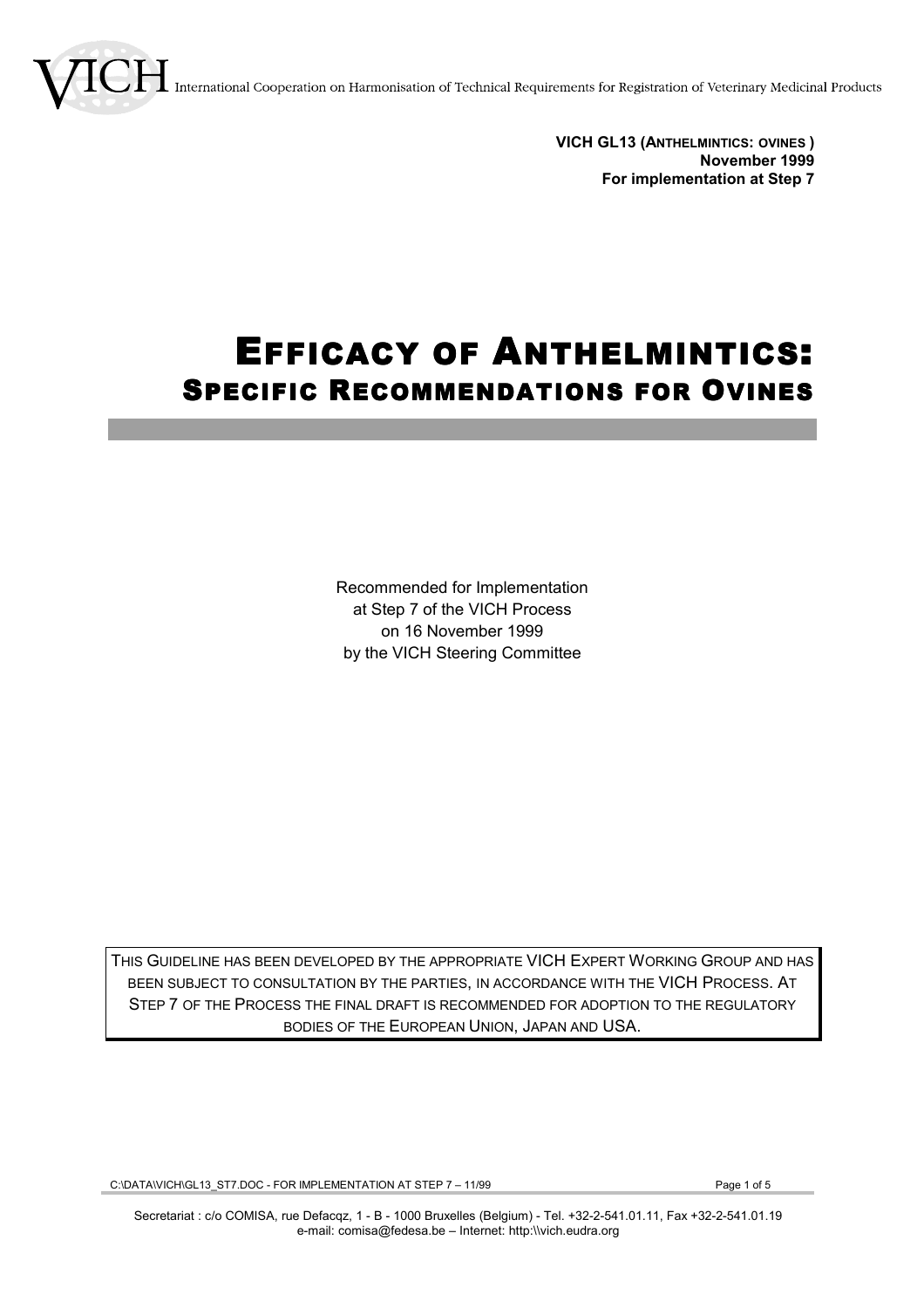# **EFFICACY OF ANTHELMINTICS: SPECIFIC RECOMMENDATIONS FOR OVINES**

# **Introduction**

These guidelines for ovines were developed by the Working Group established by the Veterinary International Cooperation on Harmonization (VICH), Anthelmintic Guidelines. They should be read in conjunction with the VICH Efficacy of Anthelmintics: General Requirements (EAGR) which should be referred to for discussion of broad aspects for providing pivotal data to demonstrate product anthelmintic effectiveness. The present document is structured similarly to the EAGR with the aim of simplicity for readers comparing both documents.

The guidelines for ovines are part of this EAGR and the aim is (1) to be more specific for certain specific issues for ovines not discussed in the overall guidelines; (2) to highlight differences with the EAGR on efficacy data requirements and (3) to give explanations for disparities with the EAGR.

It is also important to note that technical procedures to be followed in the studies are not the aim of this guideline. We recommend to the sponsors to refer to the pertinent procedures described in details in other published documents e.g.WAAVP Second Edition of Guidelines for Evaluating the Efficacy of Anthelmintics in Ruminants (Bovine, Ovine, Caprine) Veterinary Parasitology 58: 181-213, 1995.

# **A. General Elements**

# **1 - The evaluation of effectiveness data**

Only controlled tests based on parasite counts of adults/larvae are acceptable both for the dose determination and dose confirmation studies, since critical tests generally are not considered to be reliable for ruminants. Egg counts/larval identification is the preferred method to evaluate the effectiveness in field studies. Long-acting or sustained-release products should be subject to the same evaluation procedures as other-therapeutic anthelmintics. Adequate parasite infection should be defined in the protocol according to regional prevalence or historic and/or statistical data.

# **2 - Use of natural or induced infections**

Dose determination studies generally should be conducted using induced infections with either laboratory or recent field isolates. If no infection model exists for a parasite species (Protostrongylidae, cestodes, Dicrocoelium spp.), the use of natural infections instead of induced infections is justified.

Dose confirmation studies should be conducted using naturally infected animals, however, induced infections or superimposed induced infections can also be used. This procedure will allow a wide range of parasites. For claims against 4th stage larvae, induced infections must be used. For claims against hypobiotic larvae, only natural infections can be considered. Sponsors should aim for a maximum period of accumulation of hypobiotic larvae for the particular parasite species being targeted in trial animals. This will be area or regionally dependent. Specific details on area or regional situations should be obtained from experts on a case by case basis, if needed. In all cases, animals need to be housed (to preclude reinfection) for a minimum of 2 week before treatment.

Persistent efficacy studies should be conducted using induced infections with recent field isolates.

The history of the parasites used in the induced infection studies should be included in the final report.

#### **3 - Number of infective parasitic forms recommended for induced infections.**

The number to be used is approximate and will depend on the isolate that is used. The final number of larvae used in the infection should be included in the final report. Table 1 shows the range of numbers recommended for parasites with existing infection models.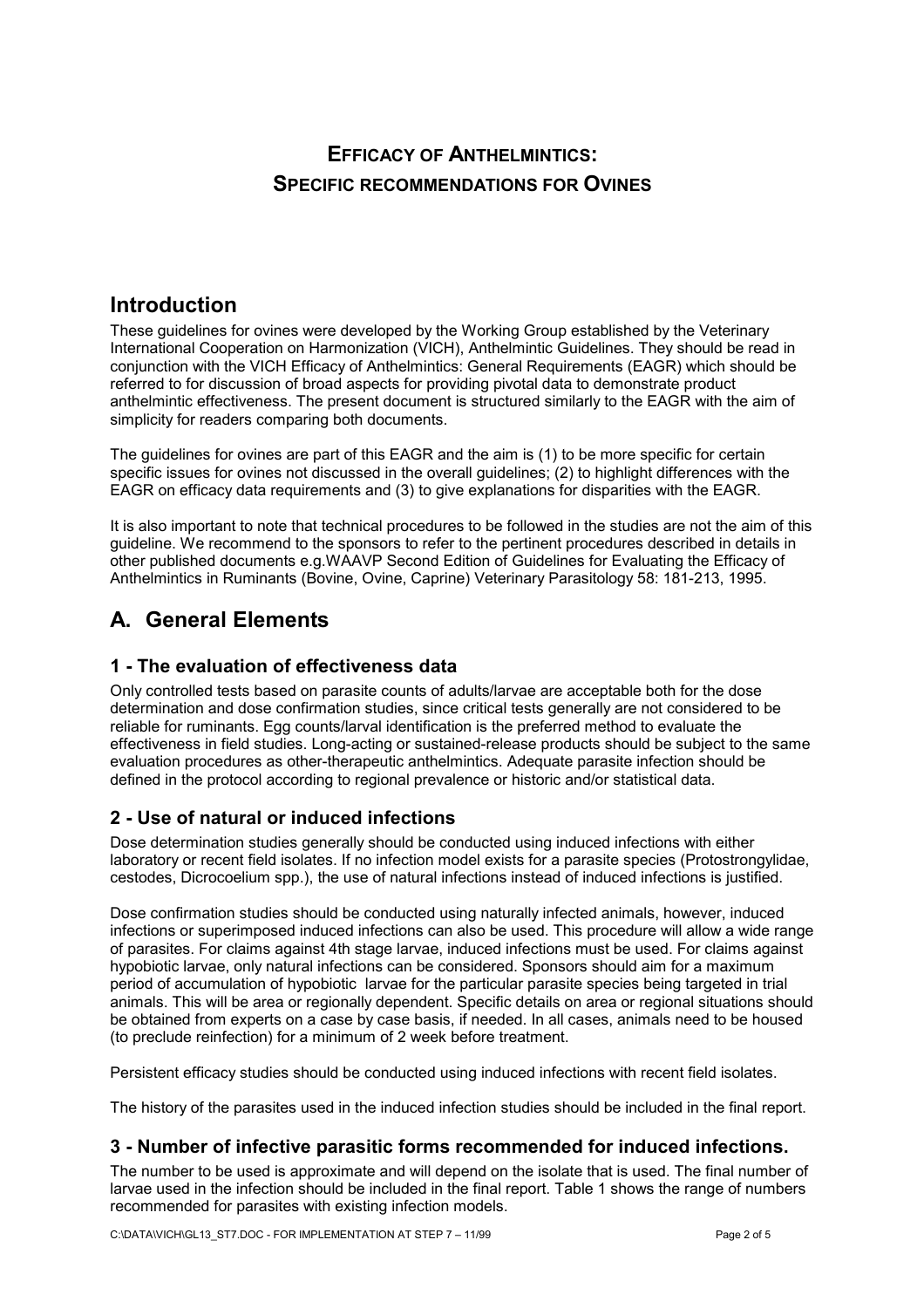| Table 1 - Number of infective stages used to produce adequate infections in sheep for |  |
|---------------------------------------------------------------------------------------|--|
| anthelmintic evaluation                                                               |  |

| Parasites                        | Range of eggs/larvae |
|----------------------------------|----------------------|
| Abomasum                         |                      |
| Haemonchus contortus             | $400 - 4,000$        |
| Teladorsagia circumcincta        | $6,000 - 10,000$     |
| Trichostrongylus axei            | $3,000 - 6,000$      |
| Intestines                       |                      |
| Cooperia curticei                | $3,000 - 6,000$      |
| T. colubriformis & T. vitrinus   | $3,000 - 6,000$      |
| Nematodirus spp.                 | $3,000 - 6,000$      |
| Oesophagostomum spp.             | $500 - 1,000$        |
| Chabertia ovina                  | $800 - 1,000$        |
| Bunostomum trigonocephalum       | $500 - 1,000$        |
| Strongyloides papillosus         | 80,000               |
| Gaigeria pachyscelis             | 400                  |
| Trichuris spp.                   | 1,000                |
| Lungs                            |                      |
| Dictyocaulus filaria             | $1,000 - 2,000$      |
| Liver                            |                      |
| Fasciola hepatica (metacercaria) |                      |
|                                  | 100 - 200 (chronic)  |
| 1,000 - 1,500 (acute)            |                      |

### **4 - Recommendations for the calculation of effectiveness**

#### **4.1 Criteria to grant a claim**

To be granted a claim the following pivotal data should be included:

- a) Two dose confirmation studies conducted with a minimum of six adequately infected non-medicated animals (control group) and 6 adequately infected medicated animals (treated group);
- b) The differences in parasite counts between treated and control animals should be statistically significant (p<0.05);
- c) Effectiveness should be 90% or higher calculated using transformed (geometric means) data;
- d) The infection of the animals in the study will be deemed adequate based on historical, parasitological and/or statistical criteria.

This effectiveness standard (= 90% or higher) is based on helminth removal from the host. If, however, the focus of regional anthelmintic treatment is to target prevention of pasture contamination due to the epizootiology of gastrointestinal helminth parasites, then a higher minimum efficacy standard may be applied. Sponsors should discuss such situations with the regulatory authorities prior to commencement of trial work.

#### **4.2 Number of animals (dose determination, dose confirmation and persistency trials)**

The minimum number of animals required per experimental group is a critical point. Although the number of animals will depend on the possibility to process the data statistically according to adequate statistical analysis, it has been recommended, to achieve harmonization, that the inclusion of at least 6 animals in each experimental group is a minimum.

In cases where there are several studies none of which have 6 adequately infected animals in the control group (for example, important rare parasites), the results obtained could be pooled to accumulate 12 animals in the studies; and statistical significance calculated. If the difference is significant (p<0.05), effectiveness may be calculated and if the infection is deemed adequate, the claim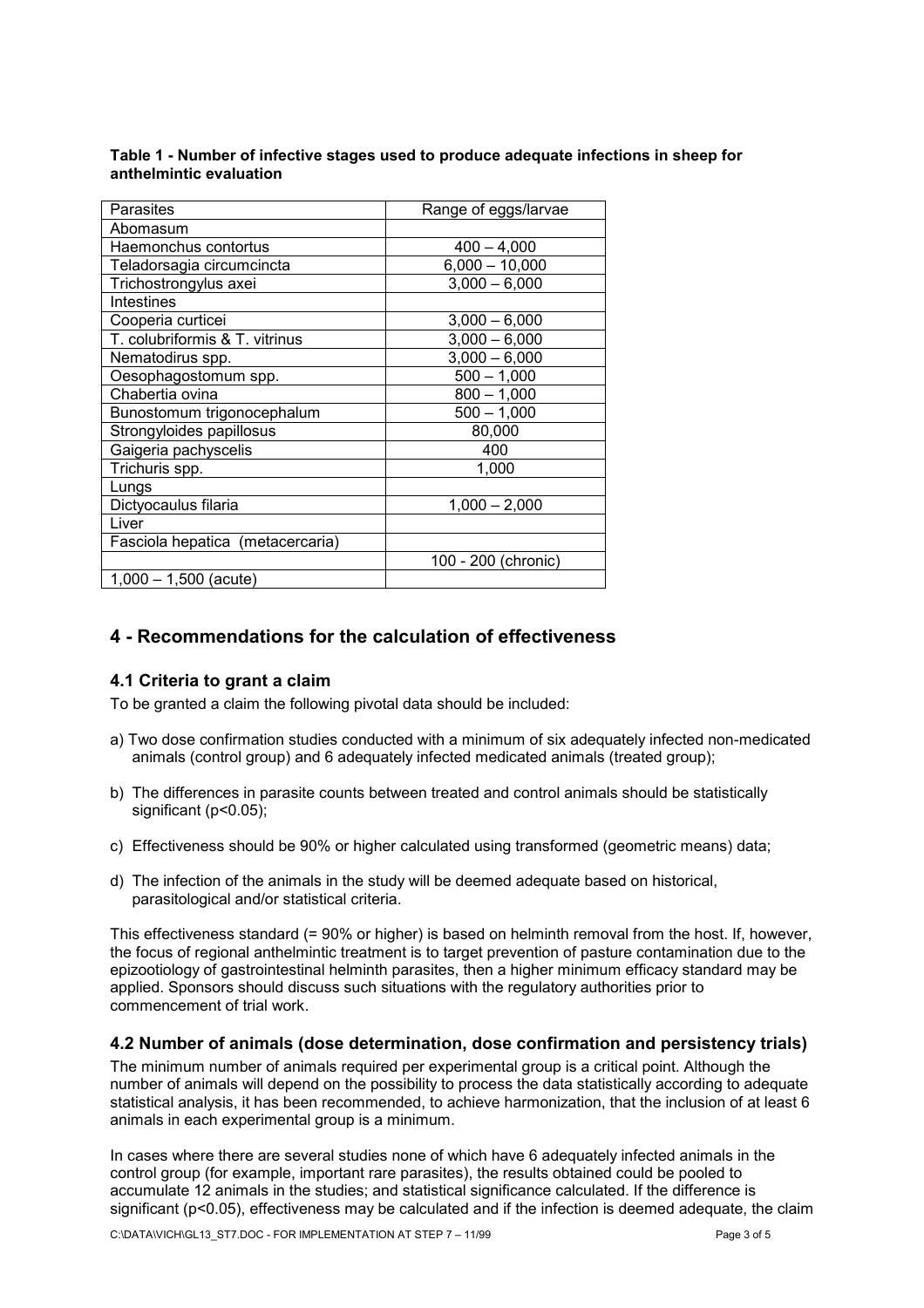may be granted. Sampling techniques and estimation of worm burden should be similar among laboratories involved in the studies to allow adequate and meaningful extrapolation of the results to the population.

#### **4.3 Adequacy of infection**

Concerning minimum adequate number of helminths, the decision will be made when the final report is submitted based on statistical and historical data, literature review, or expert testimony. The range of ovine helminths (adults) that has been considered adequate to grant a claim will vary according to the species. Generally the minimal mean number of nematodes considered to be adequate is 100. Lower mean counts are to be expected with Bunostomum spp., Oesophagostomum spp., Trichuris spp., Gaigeria pachyscelis and Dictyocaulus filaria. For Fasciola spp. minimal mean counts of 20 adults may be considered.

#### **4.4 Label claims**

For adult claims as a general rule, the treatment should not be administered earlier than 21 to 25 days after infection; optimum for most species is 28 to 32 days. Major exceptions are Oesophagostomum spp. (28 to 41 days), Bunostomum spp. (52 to 56 days), Strongyloides papillosus (14 to 16 days) and Fasciola spp. (8 to 12 weeks).

For L4 claims, treatments should be given on the following days after infection: 3 to 4 days for Strongyloides papillosus, 5 to 6 days for Haemonchus spp., Trichostrongylus spp. and Cooperia spp.,7 days for T.(O.) circumcincta , 8 to 10 days for Nematodirus spp., and D. filaria and 15 to 17 days for Oesophagostomum spp. The term immature on the labelling is not acceptable. For early immature Fasciola spp., treatments should be given 1 to 4 weeks after infection and for late immatures at 6 to 8 weeks.

#### **5. Treatment procedures**

The method of administration (oral, parenteral, topical, slow-release etc.), formulation and extent of activity of a product will influence the protocol design. It is advisable to consider the weather and animal relationship with regard to effectiveness of topical formulations. Slow-release products should be tested over the entire proposed effective time unless additional information suggests that this is unnecessary, e.g. blood levels demonstrate steady state at all points of the proposed therapeutic period.

When the drug is to be administered in the water or in a premix, it should be done as much as possible following the labelling recommendations. Palatability studies may be required for medicated premixes. Samples of medicated water or feed should be collected to confirm drug concentration. The amount of medicated product provided to each animal should be recorded to ensure that the treatment satisfies the label recommendations. For products used topically, the impact of weather (e. g. rainfall, UV light), and fleece length should be included in the evaluation of the effectiveness of the product.

#### **6 - Animal selection, allocation and handling**

Test animals should be clinically healthy and representative of the age, sex, and class for which the claim of the test anthelmintic is to be made. In general, the animals should be ruminating, and older than 3 months of age. Animals should be assigned randomly to each treatment. Blocking in replicates by weight, sex, age, and/or exposure to parasites may aid in reducing trial variance. Faecal egg/larval counts are also useful to allocate the experimental animals.

For induced infections, the use of helminth naive animals is recommended. Animals not raised in a helminth-free environment should be treated with an approved anthelmintic, chemically not related to the test drug, to remove pre-existing infections followed by faecal examination to determine that the animals are helminth free.

Animal housing, feeding and care should follow strict requirements of welfare, including vaccination according to local practices. This information should be provided in the final report. A minimum 7-day acclimatisation period is recommended. Housing and feed/water should be adequate according to the geographical location. Animals should be monitored daily to determine adverse reactions.